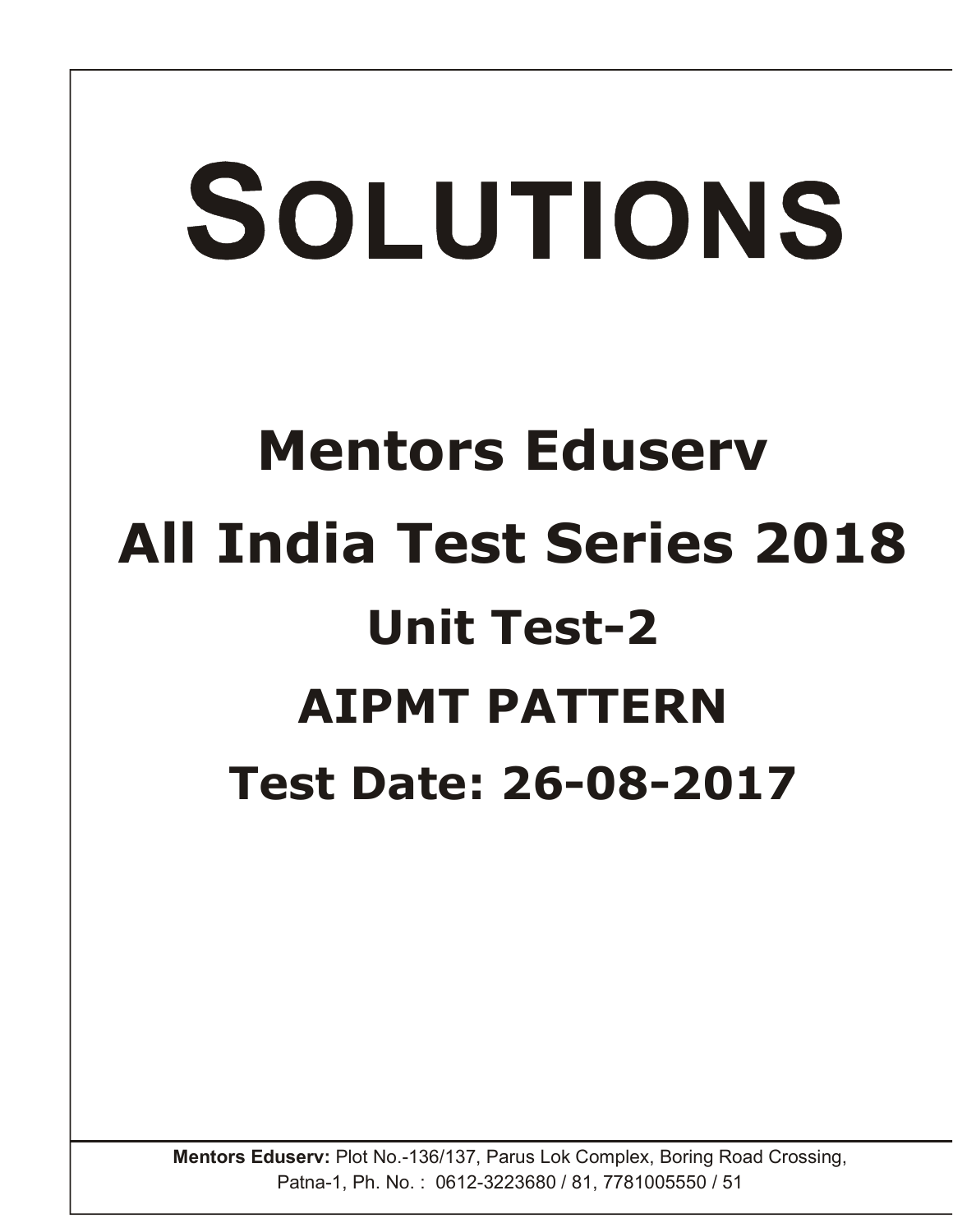**PHYSICS**  
\n1. (1)  
\nBy using 
$$
\frac{1}{2}mv(v_1^2 - v_2^2) = QV
$$
  
\n $\Rightarrow \frac{1}{2} \times 10^{-5} (v_1^2 - (0.2)^2) = 10^{-4} (600 - 0)$   
\n2. (1)  
\n2. (22.8 cm/s  
\nWhen these particles moves towards each other then  $v_1 + v_2 = 6$   
\nWhen these particles moves in the same direction then  $v_1 - v_2 = 4$   
\nBy solving  $v_1 = 5$  and  $v_2 = 1$  ms.  
\n3. (4)  
\nAccording to the question, work done in increasing the separation from a to 2a is  $W = U_1 - U_1$   
\n4. According to the question, work done in increasing the separation from a to 2a is  $W = U_1 - U_1$   
\n4. (a)  
\n $\Rightarrow \int_{-2\sqrt{1-\frac{1}{a}}/2}^{4\sqrt{2-\frac{1}{a}}/2} = \int_{-2\sqrt{1-\frac{2a}{a}}/2}^{2\sqrt{2-\frac{2a}{a}}/2} = \frac{2a}{a} \int_{-2\sqrt{1-\frac{2a}{a}}/2}^{2\sqrt{2-\frac{2a}{a}}/2} = \int_{-1}^{2\sqrt{2-\frac{2a}{a}}/2} = \int_{-1}^{2\sqrt{2-\frac{2a}{a}}/2} = \int_{-1}^{2\sqrt{2-\frac{2a}{a}}/2} = \int_{-1}^{2\sqrt{2-\frac{2a}{a}}/2} = \int_{\frac{\sqrt{2-\frac{a}{a}}}{\sqrt{2-\frac{a}{a}}}}^{2\sqrt{2-\frac{a}{a}}/2} = \int_{\frac{\sqrt{2-\frac{a}{a}}}{\sqrt{2-\frac{a}{a}}}}^{2\sqrt{2-\frac{a}{a}}/2} = \int_{\frac{\sqrt{2-\frac{a}{a}}}{\sqrt{2-\frac{a}{a}}}}^{2\sqrt{2-\frac{a}{a}}/2} = \frac{k(2Q)}{2} \Rightarrow 1 = L$   
\n5. 63  
\n5. 64  
\nHence, 10.4;  $\frac{1}{(1 + \frac{Q}{2})} = \frac{1}{(1 + \frac{Q}{2})} = \frac{k(2Q)}{2} \Rightarrow 1 = L$   
\n5. 6

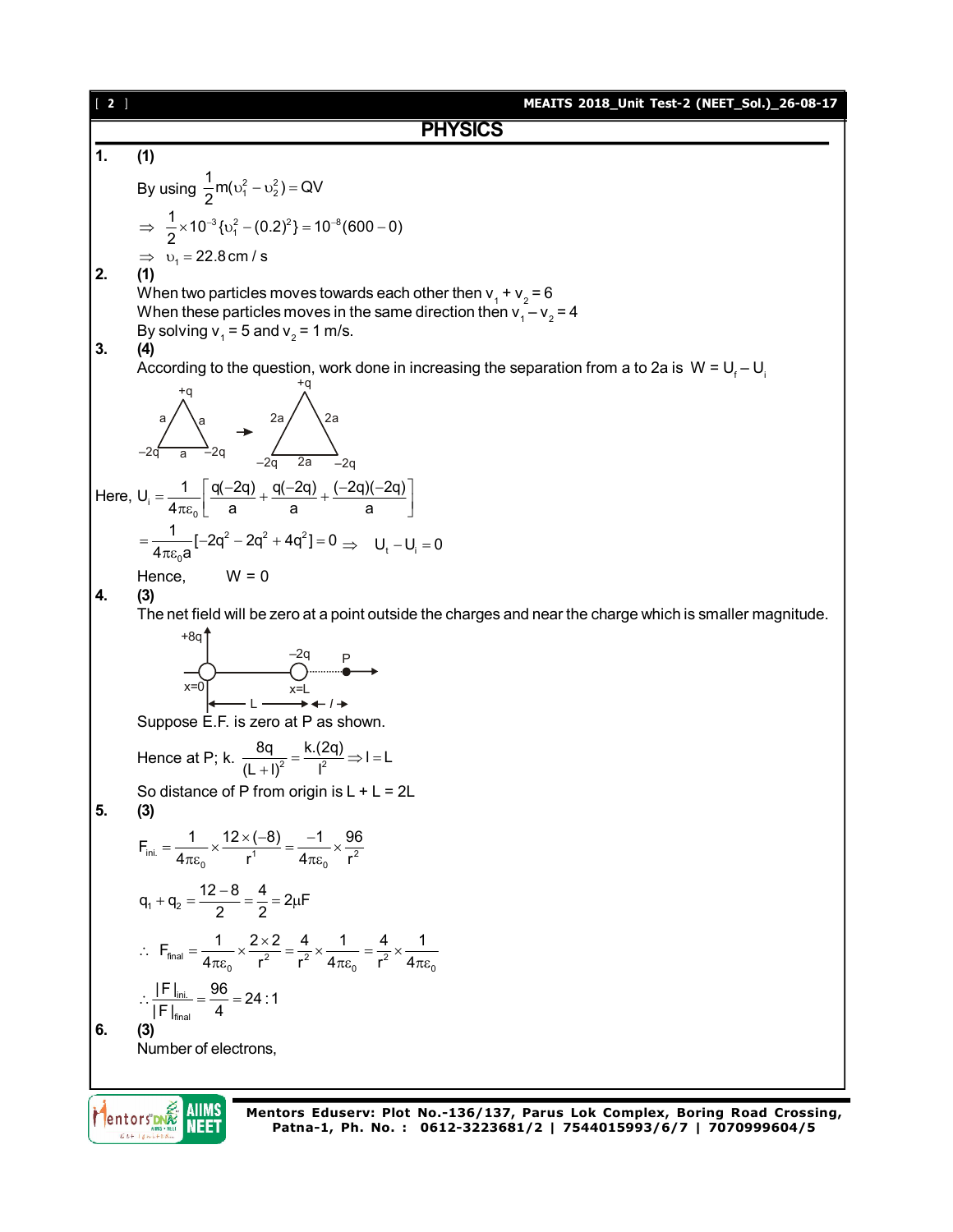**MEAITS 2018\_Unit Test-2 (NEET\_Sol.)\_26-08-17** [ **3** ]

n = 
$$
\frac{6 \times 10^{23}}{63.5} \times 10 \times \frac{1}{10^6} = \frac{6 \times 10^{18}}{63.5}
$$
  
\nq =  $\frac{6 \times 10^{18} \times 1.6 \times 10^{-19}}{63.5} = 1.5 \times 10^{-2} \text{C}$   
\nF =  $\frac{9 \times 10^9 \times 1.5 \times 10^{-2} \times 1.5 \times 10^{-2}}{\frac{100}{100}} = 2.0 \times 10^8 \text{N}$   
\n7. (3)  
\n $\tau = PE \sin \theta$   
\n4 = P × 2 × 10<sup>5</sup> ×  $\frac{1}{2}$   
\n $\Rightarrow P = 4 \times 10^{-5} \text{cm} = q \times 2 \times 10^{-2}$   
\nSo q =  $\frac{4 \times 10^{-5}}{2 \times 10^{-2}} = 2 \times 10^{-3}$  coulomb  
\n8. (3)  
\n $\frac{10V}{200}$   
\n $\frac{20V}{200}$   
\n10. (3)  
\n $V(x, y, z) = 6xy - y + 2yz$   
\n $E_x = \frac{\partial V}{\partial x} = -6y = -6$   
\n $E_y = -\frac{\partial V}{\partial y} - 6x + 1 + 2z = -5$   
\n $E_z = \frac{\partial V}{\partial z} = -2y = -2$   
\n $\vec{E} = -6\hat{j} - 5\hat{j} - 2\hat{k}$   
\n=  $-(6\hat{i} + 5\hat{i} + 7\hat{k})$   
\n11. (2)  
\nAs electric field is a conservative field.  
\nHence the work done does not depend on path

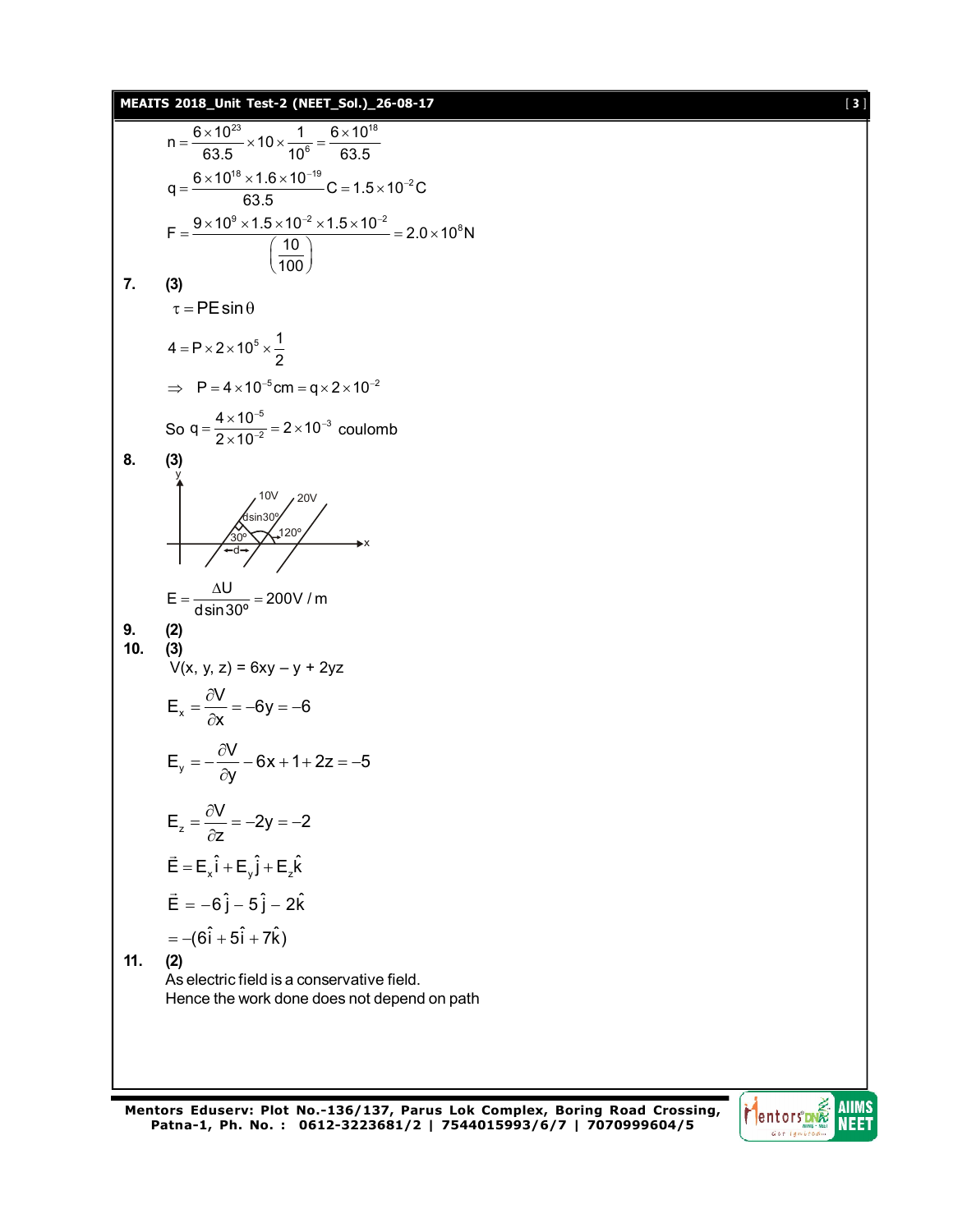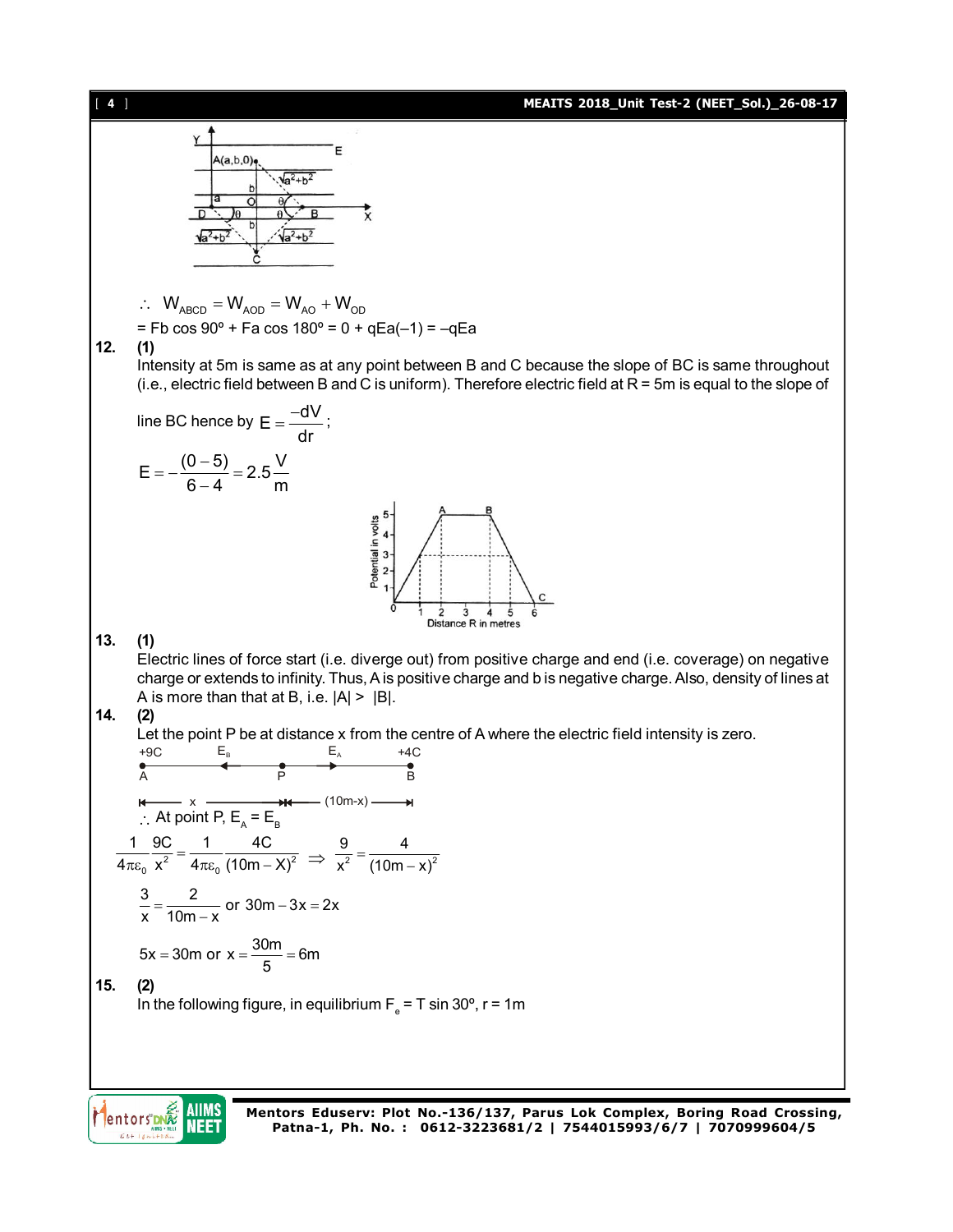**MEAITS 2018\_Unit Test-2 (NEET\_Sol.)\_26-08-17** [ **5** ]

![](_page_4_Figure_1.jpeg)

![](_page_4_Picture_3.jpeg)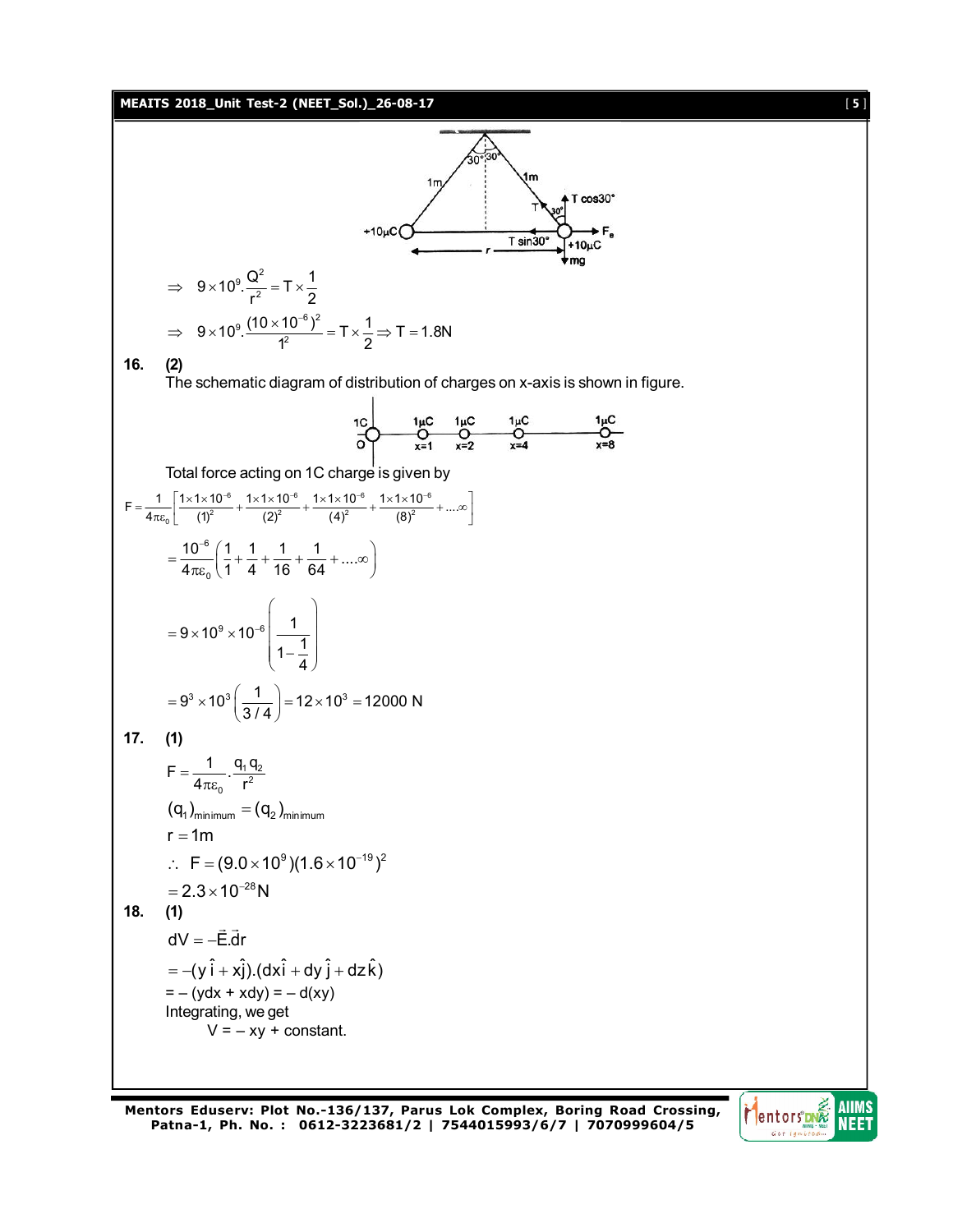[ **6** ] **MEAITS 2018\_Unit Test-2 (NEET\_Sol.)\_26-08-17 19. (3)**  $V_1 - V_2 = kq \left( \frac{1}{r_1} - \frac{1}{r_2} \right) = kq \left( \frac{2r_1}{r_1r_2} \right)$  $V_1 - V_2 = kq \left( \frac{1}{r_1} - \frac{1}{r_2} \right) = kq \left( \frac{r_2 - r_1}{r_1 r_2} \right)$  $-V_2 = kq \left(\frac{1}{r_1} - \frac{1}{r_2}\right) = kq \left(\frac{r_2 - r_1}{r_1 r_2}\right)$ i.e.  $(r_2 - r_1) = \frac{(V_1 - V_2)r_1r_2}{kq}$  $-r_1$ ) =  $\frac{(V_1 (r_2 - r_1) = t$  $\therefore$  t  $\propto$  r<sub>1</sub>r<sub>2</sub> **20. (4)**  $A = (2, 2)$  and B =  $(4, 1)$ Now  $W_{A\rightarrow B} = q(V_B - V_A)$  ......(1)  $\int_{0}^{B} dV = -\int_{0}^{B}$  $\int_{A}^{B} dV = - \int_{A}^{B} \vec{E} \cdot d\vec{r}$ or,  $V_B - V_A = -\int_{(2,3)}^{(4.1)} v$  $V_{\rm B} - V_{\rm A} = -\int_{(2.2)}^{(4.1)} (y \hat{i} + x \hat{j}).$  $(dx \hat{i} + dy \hat{j} + dz \hat{k})$ or,  $V_B - V_A = -\int_{(2,3)}^{(4,1)} v$  $V_{B} - V_{A} = -\int_{(2,2)}^{(1,3)} (ydx + xdy)$  $(4.1)$   $d(x) = 5$   $x_1$ <sup>4.1</sup>  $= -\int_{(2,2)}^{(1,2)} d(xy) = [-xy]_{2,2}^{4,1} = 0$  $W_{A\rightarrow B} = 0$  [from Eq. (1)] **21. (3)** 0  $V = \frac{1}{4\pi \varepsilon_0} \cdot \frac{q}{R}$ 0  $\therefore$   $\frac{q}{4\pi \varepsilon_0} = RV \Rightarrow E(r) = \frac{1}{4\pi \varepsilon_0} \cdot \frac{q}{r^2} = \frac{RV}{r^2}$  $E(r) = \frac{1}{4\pi \varepsilon_0} \cdot \frac{q}{r^2} = \frac{RV}{r^2}$ **22. (2)**  $R^2$   $R^2$  $E = \frac{1}{1}$ .  $\frac{q}{R^2} \propto \frac{1}{R^2}$  $4\pi \ \epsilon_{0}$  R<sup>2</sup> R  $=\frac{1}{\sqrt{2}}\cdot\frac{9}{\sqrt{2}}\infty$  $\overline{\pi \varepsilon_0} \cdot \overline{\mathsf{R}^2} \propto \overline{\mathsf{R}^2}$  (q = constant) Radius is halved. Therefore, electric field will become 4 times or 4E Further,  $v = \frac{1}{4\pi \varepsilon_0}$  $V = \frac{1}{1} \cdot \frac{q}{R} \propto \frac{1}{R}$  $4\pi$   $\varepsilon_{_{\text{0}}}$   $\,$   $\rm R$   $\,$   $\,$   $\rm R$  $=\frac{1}{4}$ .  $\frac{9}{5}$   $\infty$ .  $\overline{\pi \varepsilon_{0}} \cdot \overline{R}^{\alpha} \overline{R}$  (q = constant) Radius is halved, so potential will become two times or 2 V. **23. (2)**  $\tan \theta = \frac{y}{2} = \frac{2\sqrt{2}}{2} = \sqrt{2}$ x 2  $\theta = \frac{y}{x} = \frac{\Delta y \Delta}{2} = \sqrt{2}$  or  $\cot \theta = \frac{1}{\sqrt{2}}$  $\theta = \frac{1}{\sqrt{2}}$  tan  $\phi = \frac{\tan \theta}{2} = \frac{\sqrt{2}}{2}$ 2 2  $\phi = \frac{\tan \theta}{2} =$ r  $\frac{1}{\sqrt{2}}$  = cot  $\theta$   $\qquad$   $\qquad$   $\left(\tan \phi = \frac{E_{\theta}}{E_{r}} = \frac{\tan \theta}{2}\right)$  $=\frac{1}{\sqrt{2}} = \cot \theta$   $\left(\tan \phi = \frac{E_{\theta}}{E_{r}} = \frac{\tan \theta}{2}\right)$  $\therefore \phi = 90^{\circ} - \theta$ i.e,  $\vec{E}$  is along positive y-axis.

![](_page_5_Picture_1.jpeg)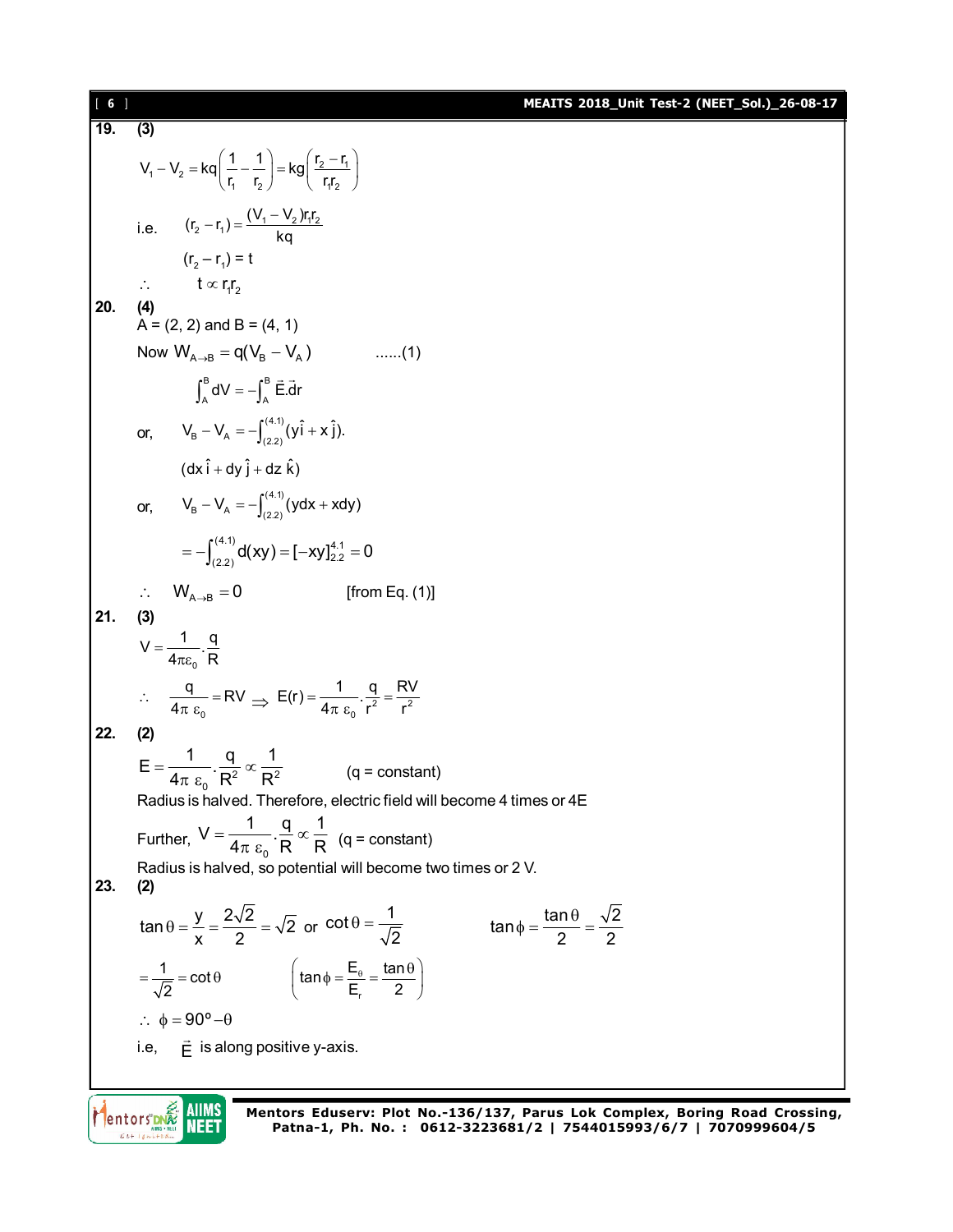# **MEAITS 2018\_Unit Test-2 (NEET\_Sol.)\_26-08-17** [ **7** ]

| 24. | (1)                                                                                                                                                                                         |
|-----|---------------------------------------------------------------------------------------------------------------------------------------------------------------------------------------------|
|     | In such situation potential difference depends only on the charge on inner sphere. Since, charge on inner<br>sphere is unchanged. Therefore, potential difference V will remains unchanged. |
| 25. | 27.<br>26.<br>(2)<br>(2)<br>(2)                                                                                                                                                             |
| 28. | (1)                                                                                                                                                                                         |
|     | If $t_1$ and $2t_2$ are the time taken by particle to cover first and second half distance, respectively                                                                                    |
|     | $t_1 = \frac{x/2}{3} = \frac{x}{6}$                                                                                                                                                         |
|     | $x_1 = 4.5t_2$ and $x_2 = 7.5t_2$                                                                                                                                                           |
|     | So, $X_1 + X_2 = \frac{X}{2}$                                                                                                                                                               |
|     | ⇒ 4.5t <sub>2</sub> + 7.5t <sub>2</sub> = $\frac{x}{2}$ ⇒ t <sub>2</sub> = $\frac{x}{24}$                                                                                                   |
|     | Total time, $t = t_1 + 2t_2 = \frac{x}{6} + \frac{x}{12} = \frac{x}{4}$                                                                                                                     |
| 29. | So, average speed = $4 \text{ ms}^{-1}$<br>(3)                                                                                                                                              |
|     | $y = a + bt + ct2 - dt4$                                                                                                                                                                    |
|     | $\therefore v = \frac{dy}{dt} = b + 2ct - 4dt^3$                                                                                                                                            |
|     | and $a = \frac{dv}{dt} = 2c - 12dt^2$                                                                                                                                                       |
|     | Hence, at $t = 0$ , $v_{initial} = b$ and $a_{initial} = 2c$                                                                                                                                |
| 30. | (3)                                                                                                                                                                                         |
|     | $v = At + Bt^2 \Rightarrow \frac{dx}{dt} = At + Bt^2 \Rightarrow \int_{0}^{x} dx = \int_{0}^{2} (At + Bt^2) dt$                                                                             |
|     | $\Rightarrow$ $x = \frac{A}{2}(2^2 - 1^2) + \frac{B}{2}(2^3 - 1^3) = \frac{3A}{2} + \frac{7B}{2}$                                                                                           |
| 31. | (3)                                                                                                                                                                                         |
|     | Velocity of particle $v = \frac{dx}{dt} = 4 - 2t$                                                                                                                                           |
|     | When velocity is zero, $0 = 4 - 2t \Rightarrow t = 2$ sec                                                                                                                                   |
|     | $X = 4(2) - (22) = 4m$                                                                                                                                                                      |
| 32. | (2)                                                                                                                                                                                         |
|     | We know that $S_{\text{nth}} = u + \frac{1}{2}a(2n - 1)$                                                                                                                                    |
|     | $S_{3rd} = 0 + \frac{1}{2}a(2 \times 3 - 1) = \frac{5}{2}a$ (For n = 3s)                                                                                                                    |
|     | $S_{4th} = 0 + \frac{1}{2}a(2 \times 4 - 1) = \frac{7}{2}a($ for n = 4s)                                                                                                                    |
|     |                                                                                                                                                                                             |
|     |                                                                                                                                                                                             |

![](_page_6_Picture_4.jpeg)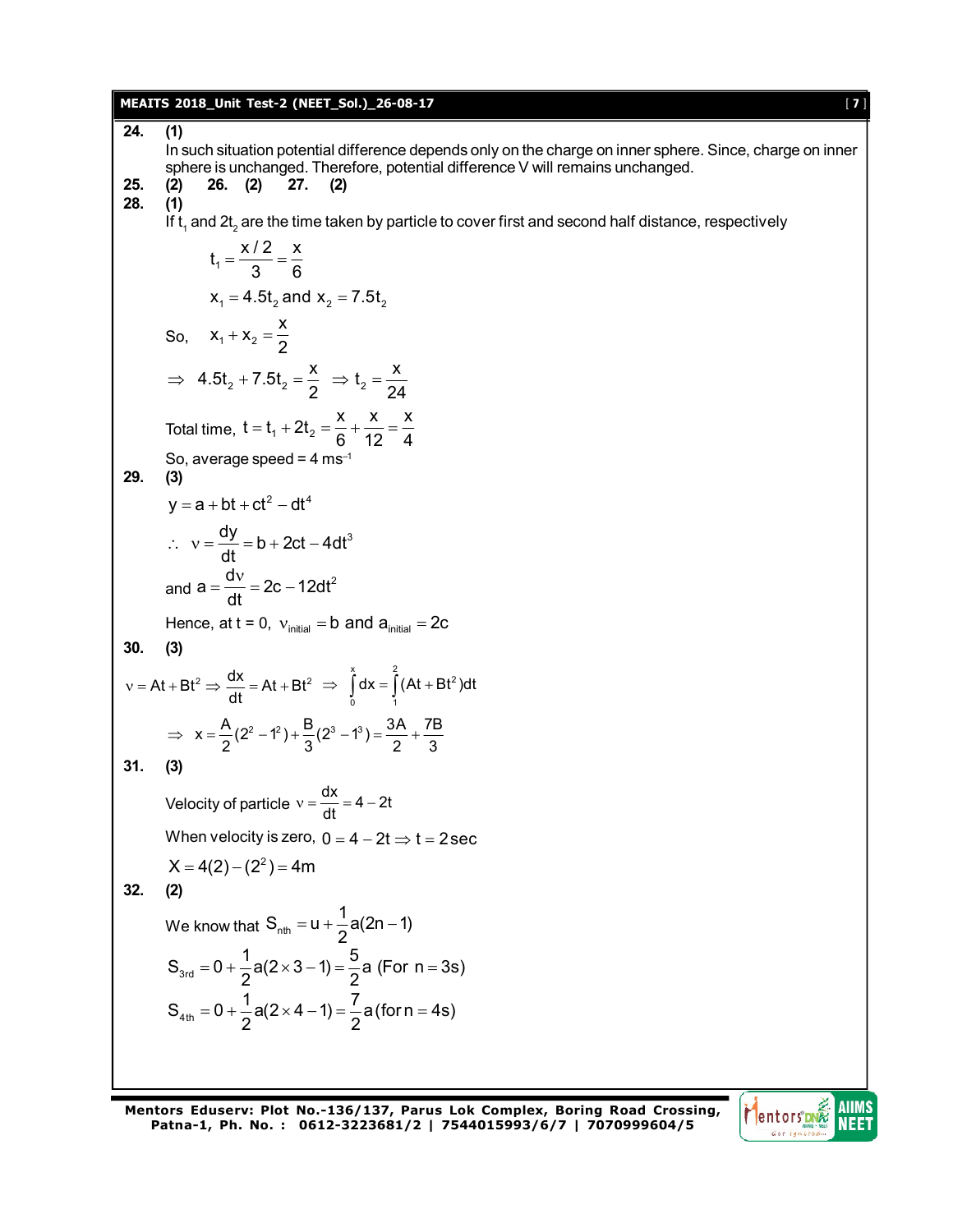[ **8** ] **MEAITS 2018\_Unit Test-2 (NEET\_Sol.)\_26-08-17**

$$
\frac{S_{4m} - S_{3rd}}{S_{3rd}} \times 100 = \frac{\frac{7}{2a} - \frac{5}{2a}}{2a} \times 100
$$
  
\n
$$
\frac{2a}{2a}
$$
  
\n
$$
= \frac{2}{\frac{6}{5}} \times 100 = 2 \times 20 = 40\%
$$
  
\n
$$
\frac{2a}{2a}
$$
  
\n33. (1)  
\nVelocity of the particle is given as  
\n $u = \sqrt{180 - 16x}$  m/s  
\nSquaring on both sides  
\n $v^2 = u^2 + 2as$   
\n $\Rightarrow 2a = -16$   
\nNow compare with  
\n $v^2 = u^2 + 2as$   
\n $\Rightarrow 2a = -16$   
\n34. (3)  
\nStopping distance,  $S = \frac{u^2}{2a}$   
\n $\Rightarrow \frac{S_2}{S_1} = \left(\frac{u_2}{u_1}\right)^2 \Rightarrow \frac{S_2}{6} = \left(\frac{100}{50}\right)^2 = 4$   
\n $\Rightarrow S_2 = 24m$   
\n35. (1)  
\nLet the initial velocity = u and acceleration = a  
\nIn 1st case,  $S_1 = ut_1 + \frac{1}{2}at_1^2$   
\n $200 = 2u + 2a$  (∴ t<sub>1</sub> = 2s)  
\n100 = u + a  
\n100 = u + a  
\n $100 = u + a$  (∴ t<sub>2</sub> = 2 + 4 = 6s)  
\nSolving Eqs. (i) and (ii) we get  
\n $a = -15ms^{-2}$  and u = 115 ms<sup>-1</sup>  
\n∴ v = u + at = 115 - 15 x7 = 10ms<sup>-1</sup>  
\n36. (3)  
\nDistance 3s = S<sub>3</sub>  
\n $S_3 = u + \frac{(2n - 1)a}{3}$ 

 $S_{n^{th}} = u + \frac{(2n-1)a}{2}$ 2

![](_page_7_Picture_3.jpeg)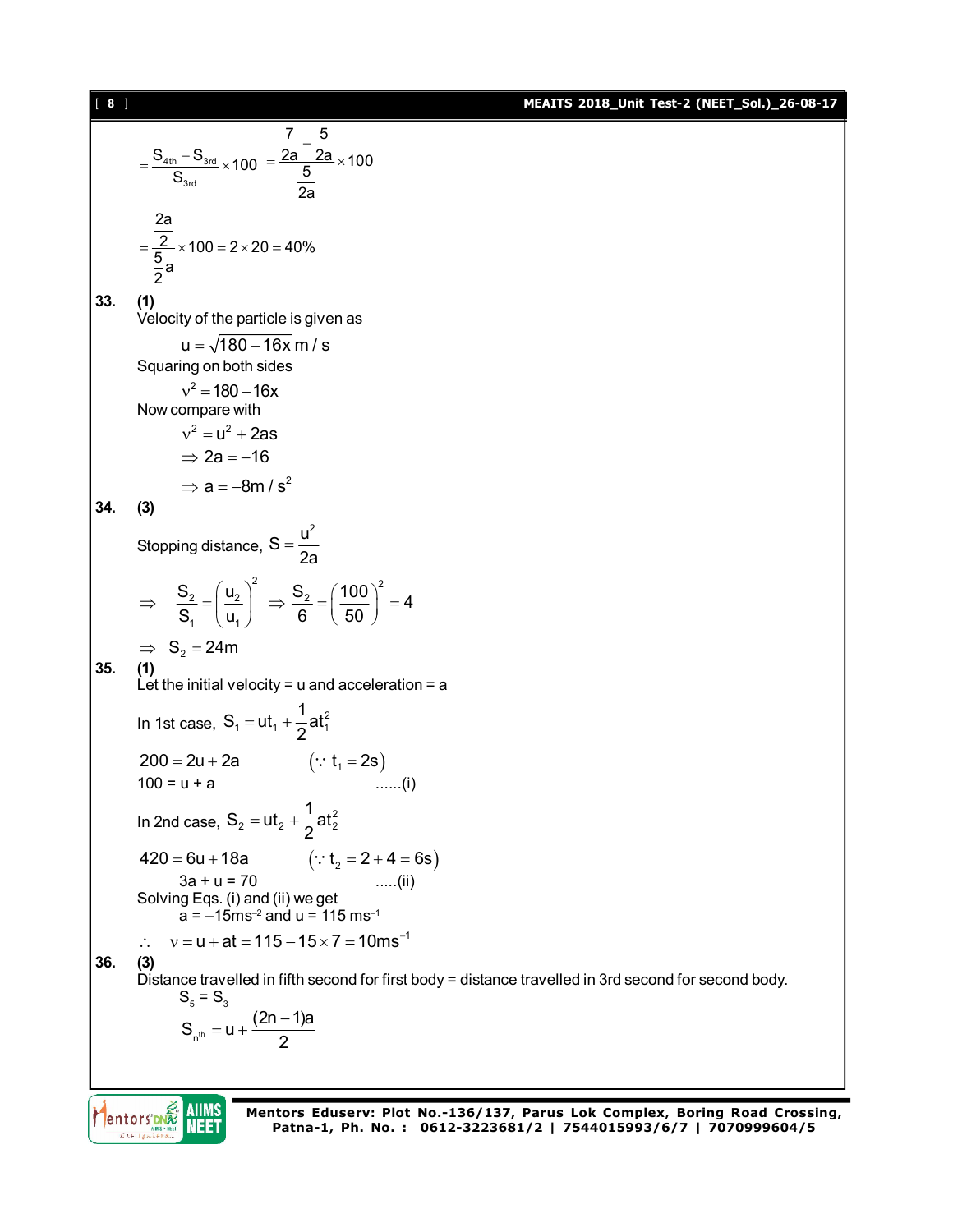## **MEAITS 2018\_Unit Test-2 (NEET\_Sol.)\_26-08-17** [ **9** ]

 $5 - 9 - 24$  $S_5 = 0 + \frac{9}{6}a_1$ 2  $= 0 + \frac{1}{2}$  $3 - 4 - 2$  $S_3 = 0 + \frac{5}{6}a_2$ 2  $= 0 + \frac{1}{2}$  $a_1 = \frac{3}{2}a_2 \Rightarrow \frac{a_1}{2}$ 2  $\frac{9}{6}a_1 = \frac{5}{6}a_2 \Rightarrow \frac{a_1}{6} = \frac{5}{6}$  $2^{-1}$   $2^{-2}$  a, 9  $=\frac{8}{6}a_2 \Rightarrow \frac{a_1}{a_2}=\frac{1}{2}$ **37. (1)** Since, body starts from rest u = 0, Let  $t_1$  be time when body accelerates and  $t_2$  when it decelerates.  $t = t_1 + t_2 \Rightarrow t_2 = t - t_1$  $\therefore$   $v = 0 + at_1$  .......(i) When car finally comes to rest,  $v = 0$  $0 = v - b(t - t_1)$  .......(ii) From Equestion (i) and (ii), we get  $t_1 = \frac{b}{(a+b)}t$  and  $v = \frac{ab}{(a+b)}t$  $(a + b)$   $(a + b)$  $=\frac{b}{1}$  and  $v= (+b)$   $(a + b)$ **38. (4)** By the definition, the slope of displacement time graph is velocity. i.e.,  $v = \tan \theta$  $1 - \frac{\text{unit}}{1}$ 2  $\frac{10110}{2}$ tan $\uptheta_{\scriptscriptstyle{1}}$  tan $30^{\circ}$ tan $\theta_2$  tan45°  $\therefore \frac{v_1}{v_1} = \frac{\tan \theta_1}{\tan \theta_1} = \frac{1}{2}$  $v_2$  tan $\theta_2$ 1 2 1 3  $\Rightarrow \frac{V_1}{V_1} = \mathsf{v}$ **39. (3)** Initial relative velocity =  $v_1 - v_2$ , Find relative velocity = 0 From  $v^2 = u^2 - 2as \Rightarrow 0 = (v_1 - v_2)^2 - 2 \times a \times s$  $s = \frac{(v_1 - v_2)^2}{g}$ 2a  $\Rightarrow$   $s = \frac{(v_1 - v_2)^2}{2}$ If the distance between two cars is 's' then collision will take place. to avoid collision  $d > s$  $d > \frac{(v_1 - v_2)^2}{2}$ 2a  $\therefore$  d >  $\frac{(v_1 - v_2)^2}{2}$ Where d = actual initial distance between two cars. **40. (1)** Given line have positive intercept but negative slope. So its equation can be written as  $v = -mx + v_0$ ....(i) [where  $m = \tan \theta = \frac{v_0}{v_0}$ 0  $m = \tan \theta = \frac{v}{v}$  $=$  tan  $\theta = \frac{v_0}{x_0}$  ] By differentiating with respect to time we get  $\frac{dv}{dt} = -m\frac{dx}{dt} = -mv$ dt dt  $=-m\frac{3\pi}{4}=-n$ Now substituting the value of v from eq. (i) we get  $\frac{dv}{dt} = -m[-mx + v_0] = m^2x - mv_0$  ∴ a =  $m^2x - mv_0$ i.e., the graph between a and x should have positive slope but negative intercept on a - axis.

![](_page_8_Picture_3.jpeg)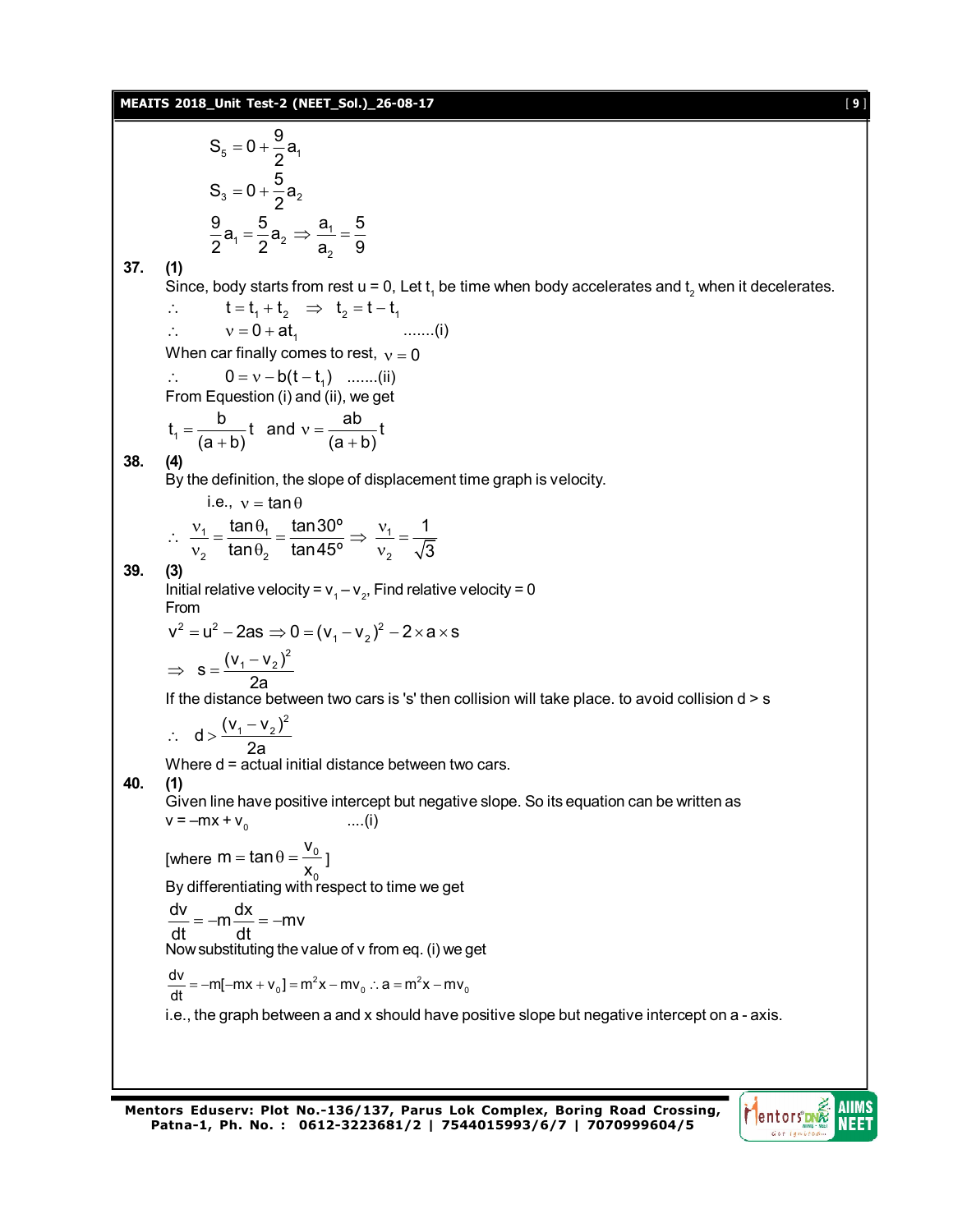[ **10** ] **MEAITS 2018\_Unit Test-2 (NEET\_Sol.)\_26-08-17 41. (4)** Let the height of tower be h and the body takes time n to reach the ground when it falls freely.  $h = \frac{1}{2}gn^2$ :.  $h = \frac{1}{2}gn^2$  ...(i) In the last second. i.e., in nth second the body travels 0.36h. In |t –1| sec, it travels.  $1h - 0.36h = 0.64h$ From Equation (i)  $0.64h = \frac{1}{2}g(n-1)^2$  $=\frac{1}{2}$ g(n – 1)<sup>2</sup> ...(ii) 2  $0.64$  (n  $-1)$  $=\frac{(n-1)^2}{n^2} \Rightarrow \frac{8}{10} = \frac{n-1}{n}$  $=\frac{n-1}{n}$ 2 1 n 10 n  $\implies$  8n = 10n - 10  $\Rightarrow$  n=5 From Equation (i)  $h = \frac{1}{2} \times 9.8 \times 25$  $=\frac{1}{2} \times 9.8 \times 2$ 2 h = 12.5 × 9.8 = 122.5 = 123 m **42. (3)** Since, direction of v is opposite to the distance of g and h, so from equation of motion  $h = -vt + \frac{1}{2}gt^2 \Rightarrow gt^2 - 2vt - 2h = 0$  $=-vt+\frac{1}{2}gt^2 \Rightarrow gt^2-2vt-2h=0$ 2  $t = \frac{2v \pm \sqrt{4v^2 + 8gh}}{2}$  $\Rightarrow t = \frac{2v \pm \sqrt{4v^2 + 8gh}}{2g} \Rightarrow t = \frac{v}{g} \left(1 + \frac{\sqrt{1 + 2gh}}{v^2}\right)$  $\Rightarrow$   $t = \frac{v}{g} \left( 1 + \frac{\sqrt{1 + 2gh}}{v^2} \right)$ 2g **43. (4)** Total time of flight T =  $t_1 + t_2 = \frac{2u}{g}$  $= t_1 + t_2 =$ g  $\Rightarrow u = \frac{g(t_1 + t_2)}{2}$  $u = \frac{g(t_1 + t_2)}{2}$ 2 **44. (2)** Taking downward motion of the first stone from A to ground, we have h =  $-$ ut<sub>1</sub> +  $\frac{1}{6}$ gt  $_1 + \frac{1}{2}gt_1^2$  $= -ut_1 + \frac{1}{2}gt_1^2$  .......(i) Taking downward motion of second stone from a to ground, we have  $h = ut_2 + \frac{1}{2}gt$  $_2 + \frac{1}{2}gt_2^2$  $=$  ut<sub>2</sub> +  $\frac{1}{2}$ gt<sup>2</sup><sub>2</sub> ......(ii)  $h = \frac{1}{2}gt$  .....(iii) Third stone  $h = \frac{1}{2}gt_3^2$ 2 Multiplying Equation (i) by  $\mathfrak{t}_2$ and Equation (ii) by  $\mathfrak{t}_1$  and adding, we get  $h(t_1 + t_2) = \frac{1}{2}gt_1t_2(t_1 + t_2)$ + t<sub>2</sub>) =  $-gt_1t_2(t_1 + t_2)$  $1 + 27 = 2$  9  $121$ 2  $h = \frac{1}{2}gt_1t_2$  $\Rightarrow$   $h = \frac{1}{2}gt_1t_2$  .......(iv)  $1^{\mathsf{L}}2$ From Equation (iii) and (iv), we get  $t_3^2 = t_1 t_2$  or  $t_3 = \sqrt{t_1 t_2} = \sqrt{9 \times 4} = 6s$ **45. (1)** Let  $v_{pG}$  = velocity of police w.r.t. ground Mentors DNE **AIIMS**<br>NEET **Mentors Eduserv: Plot No.-136/137, Parus Lok Complex, Boring Road Crossing, Patna-1, Ph. No. : 0612-3223681/2 | 7544015993/6/7 | 7070999604/5**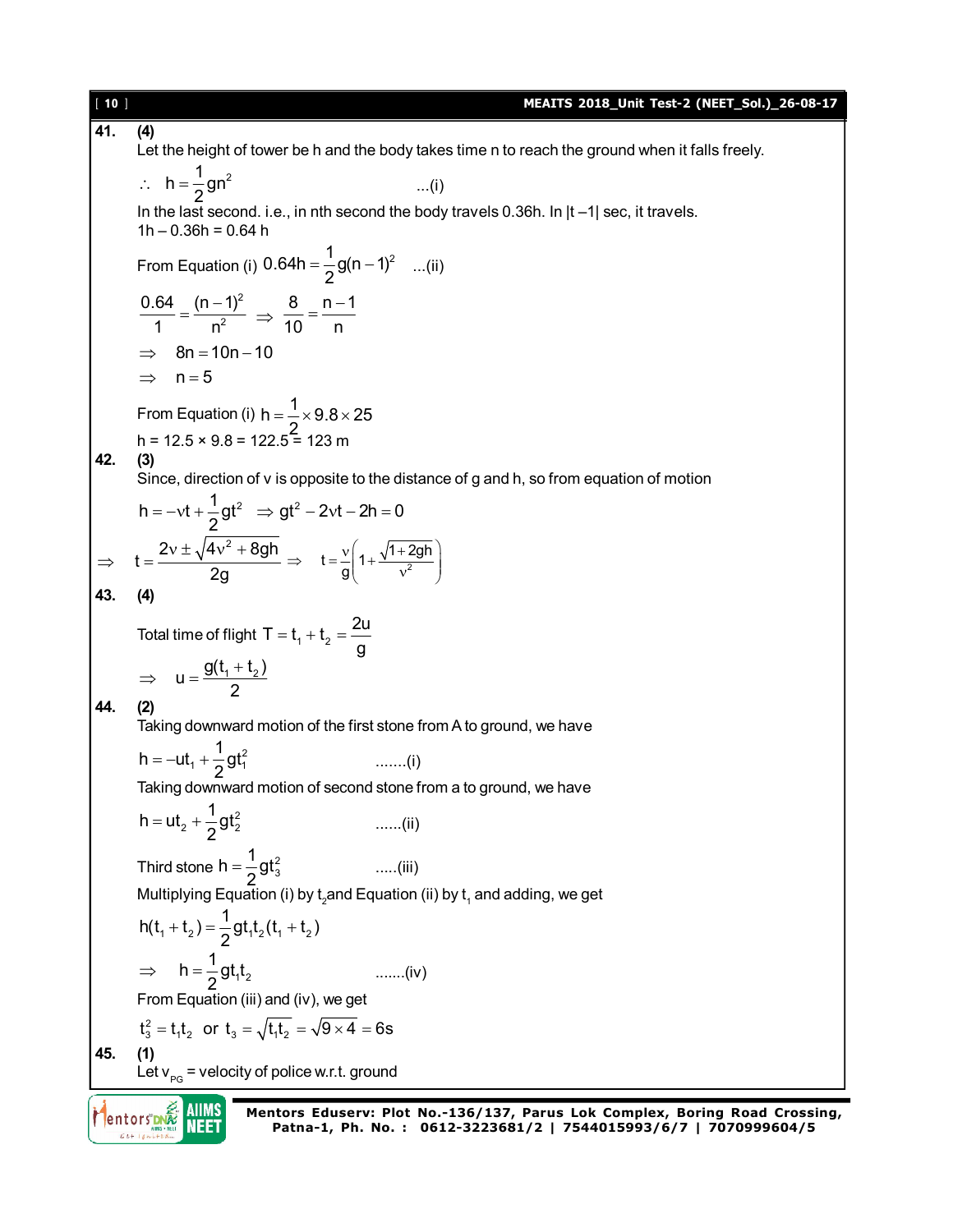![](_page_10_Figure_0.jpeg)

![](_page_10_Picture_2.jpeg)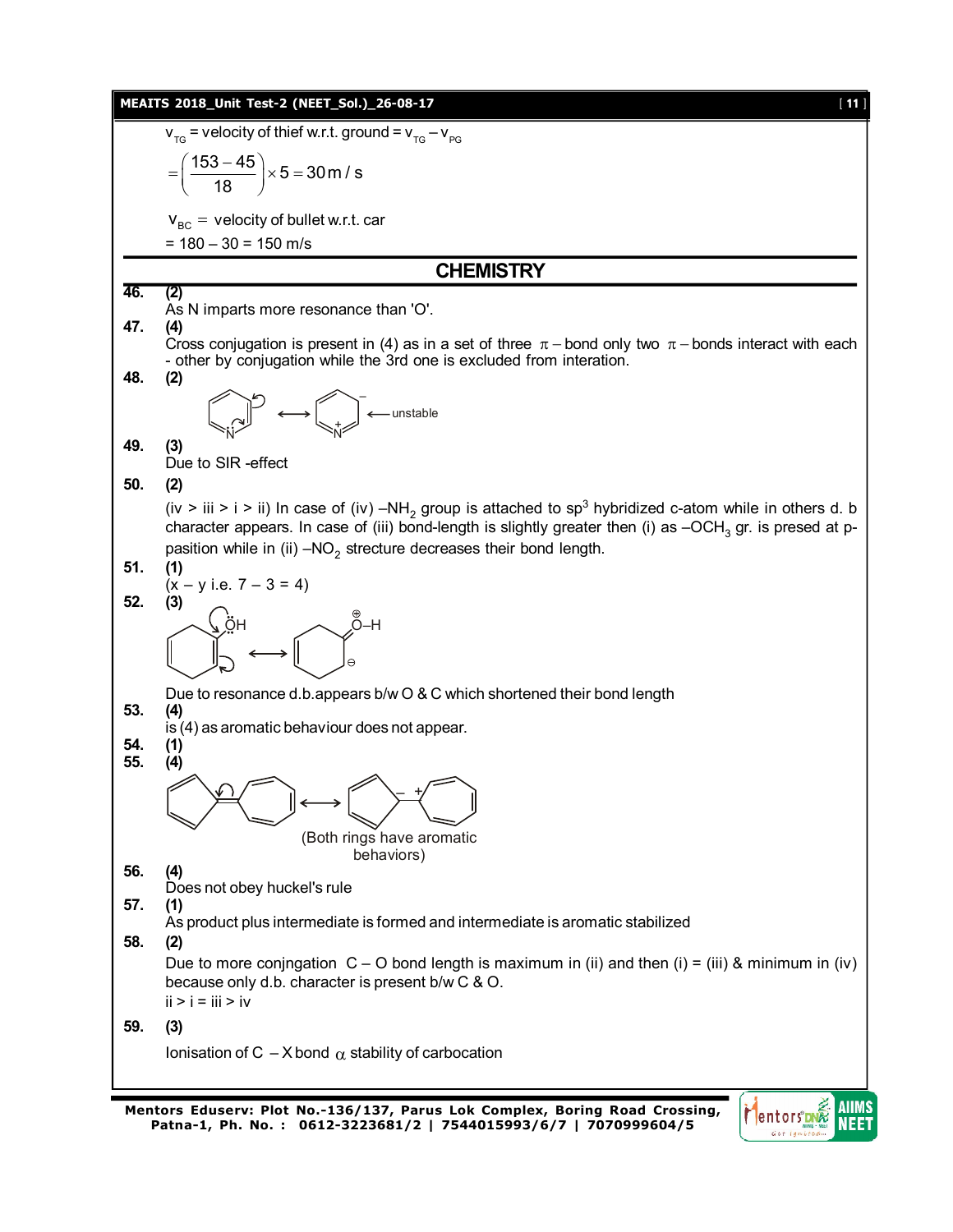[ **12** ] **MEAITS 2018\_Unit Test-2 (NEET\_Sol.)\_26-08-17 60. (3)** O O + – In polar form it is unstable due to anti aromatic behaviours **61. (1)** 70% by mass 70g  $H_3PO_4 \rightarrow 100g$  solution / sample  $V = \frac{w}{d} = \frac{100}{1.54}$ ; M =  $\frac{70 \times 1000}{98 \times 100 / 1.54}$  = 11 M  $=\frac{w}{d}=\frac{100}{1.54}$ ; M =  $\frac{70\times1000}{98\times100/1.54}$  = 1 **62. (2)**  $\mathsf{KMnO}_4$ oxalic acid  $\frac{1}{1}$   $\frac{1}{1}$  =  $\frac{m_2 v_2}{n_2}$   $\Rightarrow$   $\frac{20 \times 0.1}{2}$  =  $\frac{m_2 v_2}{5}$   $\Rightarrow$   $M_2 V_2$  $\frac{M_1 V_1}{n_1} = \frac{M_2 V_2}{n_2} \Rightarrow \frac{20 \times 0.1}{2} = \frac{M_2 V_2}{5} \Rightarrow M_2 V_2 = 5$  $=\frac{M_2V_2}{\Sigma}\Rightarrow \frac{20\times 0.1}{\Sigma}=\frac{M_2V_2}{\Sigma}\Rightarrow M_2V_2=8$ **63. (1)**  $N_2H_4 \rightarrow (Y) + 10e$  Y contains all N-atoms.  $\therefore$  N<sub>2</sub><sup>2</sup>  $\rightarrow$  (2N)<sup>a</sup> + 10e  $\therefore$  2a + 2 × (2) = 10  $\therefore$  a = +3<br>(2) **64. (2)**  $SO_2 + 2H_2S \rightarrow 3S + 2H_2O$ Eq. mass  $=$   $\frac{M}{4}$  $=$   $\frac{64}{4}$  $=$  16; Twice 16×2=32 **65. (1)**  $\therefore$  1.12 litre H<sub>2</sub> displace by 1.2g metal 22.4 litre  $H_2$  displace by = 24g metal **66. (1)** The ion which is not affected during the course of reaction is known as spectator ion. **67. (3)**  $\overset{\circ}{\mathsf{P}}$ + NaOH  $\rightarrow$   $\overset{\neg^3}{\mathsf{PH}}_3^+$  NaH $_2$  PO $_2^+$ In above reaction, the the ox. no. of P increases from zero to +1 in NaH<sub>2</sub>PO<sub>2</sub> and decrease zero to -3 in  $PH_3$ . Thus P is oxidised as well as reduced and it is redox reaction. **68. (1)**  $\overset{\circ}{\mathsf{P}}$ + NaOH  $\rightarrow$   $\overset{\neg^3}{\mathsf{PH}}_3^+$  NaH<sub>2</sub>  $\overset{\circ}{\mathsf{PO}}_2^+$  $\frac{Cr_2O_7^{2-} + 14H^+ + 6e^- \rightarrow 2Cr^{3+} + 7H_2O}{C_2^{2-} + 14H^+ + 3Sn^{2+} \rightarrow 3Sn^{4+} + 2Cr^{3+} + 7H_2^{+}$  $Cr_2O_7^{2-} + 14H^+ + 6e^- \rightarrow 2Cr^{3+} + 7H_2O$  $Cr_2O_7^{2-}$  + 14H<sup>+</sup> + 3Sn<sup>2+</sup>  $\rightarrow$  3Sn<sup>4+</sup> + 2Cr<sup>3+</sup> + 7H<sub>2</sub>O  $-111H^+ + 60^- \times 2Cr^{3+}$  $-111H+12Cn^{2+}$   $\sqrt{2Cn^{4+}+2Cr^{3+}}$  $+14H^{+}+6e^{-} \rightarrow 2Cr^{3+}+7$  $+14H^{+}+3Sn^{2+} \rightarrow 3Sn^{4+}+2Cr^{3+}+7$  $\therefore$  3 mole of Sn<sup>2+</sup> reduced =1 mole of Cr<sub>2</sub>O<sub>7</sub><sup>2</sup>  $\therefore$  1 mole of Sn<sup>2+</sup> reduced =  $\frac{1}{3}$  mole of Cr<sub>2</sub>O<sub>4</sub><sup>2</sup> **69. (2)**  $\mathring{S}_2 O_4^{2-}$ : 2a+4×(-2) = -2  $\therefore$   $a = +3$  $\stackrel{a}{\text{SO}}_{3}^{2-}$ :  $a+3\times(-2)=-2$ 

Mentors DNE **AIIMS NEET**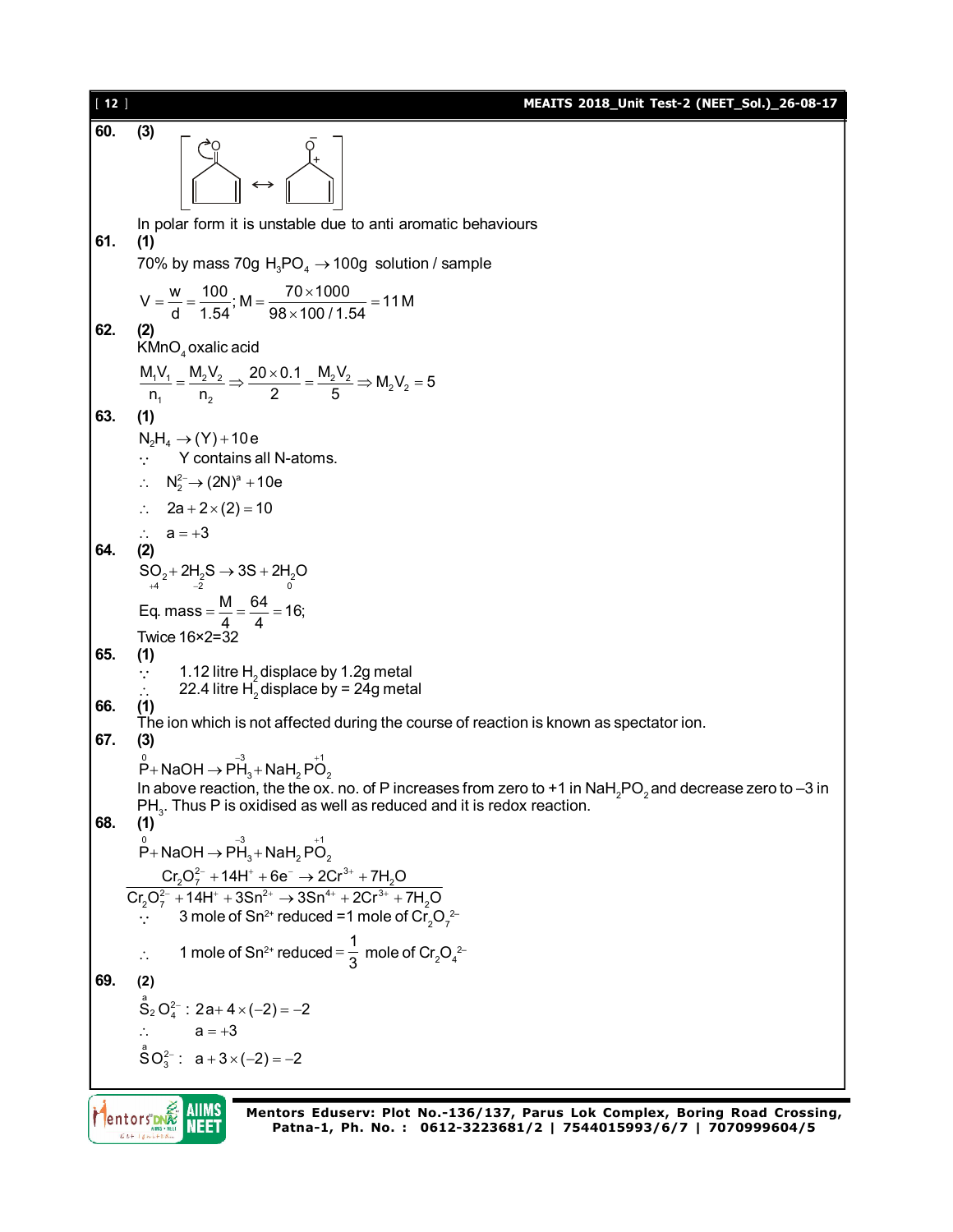### **MEAITS 2018\_Unit Test-2 (NEET\_Sol.)\_26-08-17** [ **13** ]

 $\therefore$   $a = +4$ 

 $S_2^a O_6^{2-}$ : 2a + 6 × (-2) = -2  $\therefore$   $a = +5$  $\therefore$  S<sub>2</sub>O<sub>4</sub><sup>2</sup> < SO<sub>3</sub><sup>2</sup> < S<sub>2</sub>O<sub>6</sub><sup>2</sup> **70. (2)** Molecular , Because in  $KIO<sub>3</sub>$  effective oxidation number is 6. 6 **71. (3)**  $2KMnO_4 + 3H_2SO_4 \rightarrow K_2SO_4 + 2MnSO_4 + 3H_2O_5 + 5O$  $2$ KMnO $_4$  + 3H<sub>2</sub>SO<sub>4</sub>  $\rightarrow$  K<sub>2</sub>SO<sub>4</sub> + 2MnSO<sub>4</sub> + 3H<sub>2</sub>O<sub>5</sub> + 5O  $2$ KMnO<sub>4</sub> + 3H<sub>2</sub>SO<sub>4</sub> + 5H<sub>2</sub>O<sub>2</sub>  $\rightarrow$  K<sub>2</sub>SO<sub>4</sub> + 2MnSO<sub>4</sub> + 8H<sub>2</sub>O + 5O<sub>2</sub>  $\therefore$  2mole of KMnO<sub>4</sub> decolorised by 5 mole of H<sub>2</sub>O<sub>2</sub>  $\therefore$  1 mole of KMnO<sub>4</sub> decolorised by 5/2 mole of H<sub>2</sub>O<sub>2</sub> **72. (3)**  $KM^{\stackrel{+7}{\text{n}}\text{O}}_4 + SO_3^{^{+4} \rightarrow} Mn^{2+} + SO_4^{^{+6} \rightarrow}$  $n = 5$   $n = 2$  $\therefore$  5 mole of SO<sub>3</sub><sup>2</sup> react with 2 mole KMnO<sub>4</sub>  $\therefore$  1 mole of SO<sub>3</sub><sup>2</sup> react with 2/5 mole KMnO<sub>4</sub>. **73. (3)** a 3  $IO_3^-: a+3\times(-2) = -1$  $\therefore$  a = +5 a  $10^{-}$ :  $IO<sub>4</sub> : a + 4 \times (-2) = -1$  $\therefore$   $a = +7$  $\mathsf{K}$ :  $1 + a = 0$  $\therefore$   $a = -1$ a 2  $2a = 0$  $\therefore$  a = 0<br>(4) **74. (4)**  $8KMnO<sub>4</sub> + 3NH<sub>3</sub> \rightarrow 3KNO<sub>3</sub> + 8MnO<sub>2</sub> + 5KOH + 2H<sub>2</sub>O$ **75. (2)** In NH2OH ox. state of N=–1 In  $N_2O$  ox. state of N=+1  $\therefore$  Change in ox. state = 2 Eq. mass =  $M/2$ **76. (3)**  $NO<sup>°</sup>$  : $O - N = O$  $: O: (-1)$  $(-1)$   $(+1)$   $(0)$ **77. (3) 78. (2) 79. (4)** Among given non-metals, O-atom has high electron affinity and strong ionic bond is formed between AI and Oatom. **80. (4) 81. (3) 82. (4) 83. (3) 84. (3) 85. (3) 86. (2) 87. (2) 88. (1) 89. (4) 90. (4)** Lattice energy released in case of MgO is maximum giving highest contribution to ionic nature of ionic bond.

![](_page_12_Picture_4.jpeg)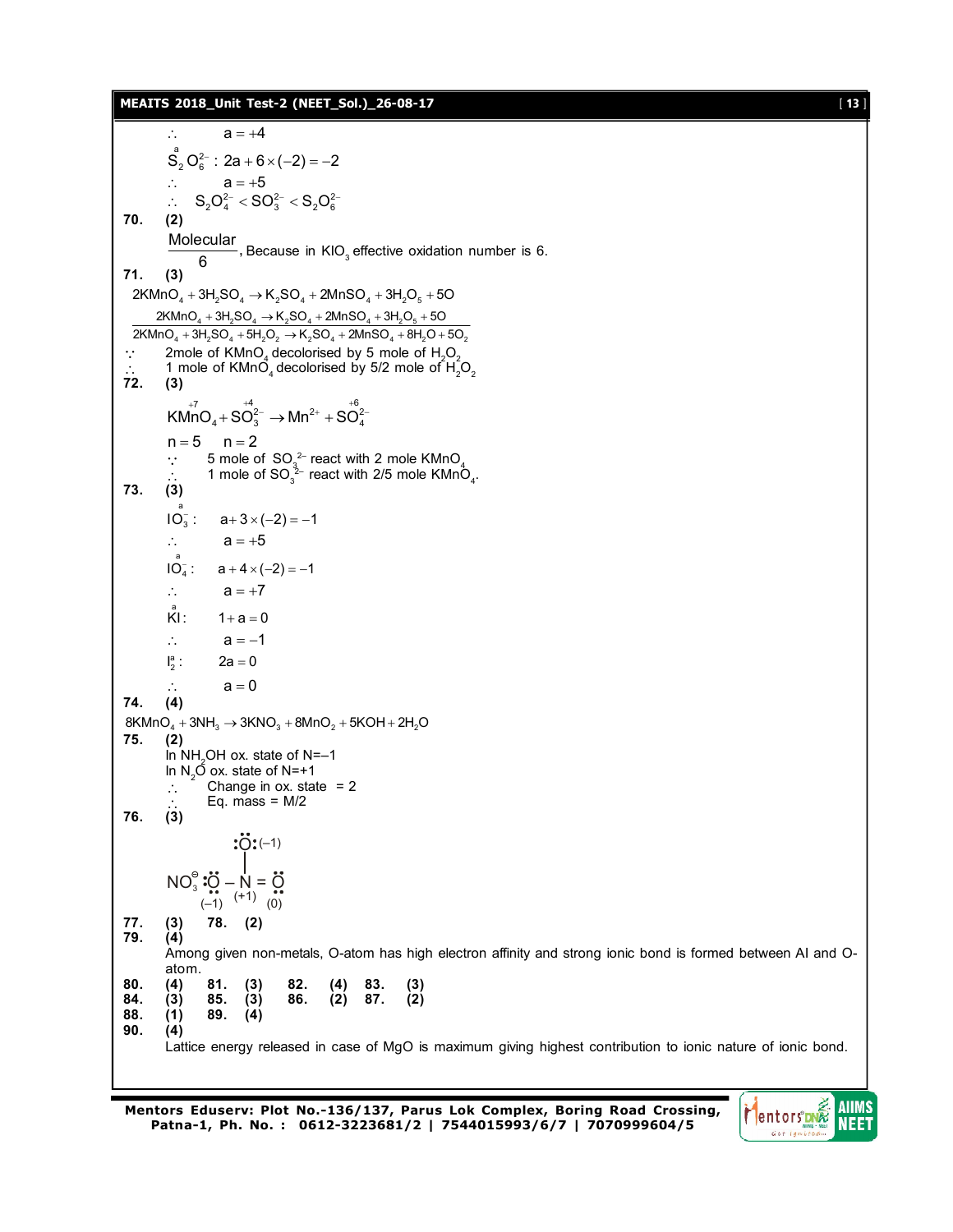| $[14]$     | MEAITS 2018_Unit Test-2 (NEET_Sol.)_26-08-17                                                  |
|------------|-----------------------------------------------------------------------------------------------|
|            | <b>BOTANY</b>                                                                                 |
| 91.        | (4)                                                                                           |
|            | Cell growth results in low metabolic activity & low nucleocyto-plasmic ratio so cell divides. |
| 92.        | 93. (1)<br>(2)                                                                                |
| 94.        | (4)                                                                                           |
|            | $G_1$ , S, $G_2$ phases are part of interphase                                                |
| 95.        | (4)                                                                                           |
|            | M-Phase is the phase of actual cell division                                                  |
| 96.        | (2)                                                                                           |
|            | Interphase comes between 2-successive M-Phases.                                               |
| 97.        | (3)                                                                                           |
| 98.        | (1)                                                                                           |
|            | About 5% of total time is consumed during M-Phases                                            |
| 99.        | 100.<br>(1)<br>(3)                                                                            |
| 101.       | (2)                                                                                           |
|            | Inhibited synthesis of tubulin will inhibit cell division at Metaphase                        |
| 102.       | (3)                                                                                           |
| 103.       | (1)<br>$G1$ -Phase comes between M-Phase & The S-Phase.                                       |
| $104.$ (2) |                                                                                               |
| 105.       | (1)                                                                                           |
|            | G <sub>1</sub> -Phase does not include Genomic Duplication                                    |
| $106.$ (3) | 107. (2)                                                                                      |
| $108.$ (2) |                                                                                               |
|            | During G <sub>o</sub> -Phase cell cannot divide.                                              |
| 109.       | (4)<br>110. $(1)$<br>$111.$ (1)                                                               |
| 112.       | (2)                                                                                           |
|            | Prophase is marked by chromosomal condensation                                                |
| 113.       | (1)                                                                                           |
| 114.       | (1)                                                                                           |
|            | Figure belongs to Metaphase                                                                   |
| 115.       | 116. $(2)$<br>$117.$ (2)<br>118. (4)<br>(4)                                                   |
| 119.       | (2)<br>120. (1)<br>$121.$ (3)                                                                 |
| 122.       | (1)                                                                                           |
|            | Syncytium arise due to Nuclear Div. without cytoplasmic Div.                                  |
| 123.       | (1)<br>124. (2)<br>125. (3)<br>126. (2)                                                       |
| 127.       | 128. (3)<br>$129.$ (3)<br>130. (4)<br>(2)                                                     |
| 131.       | Anaphase- I does not involve centromeric division.<br>(2)                                     |
| 132.       | 134. (2)<br>135. (4)<br>(3)<br>133. (1)                                                       |
|            | <b>ZOOLOGY</b>                                                                                |
| 136.       | (4)                                                                                           |
|            | Raffinose = glucose + fructose + galactose                                                    |
|            | Sucrose = $glucose + fructose$                                                                |
|            | Lactose = $glucose +$                                                                         |
|            | galactose   Fructose is not                                                                   |
|            | produced                                                                                      |
|            | $\Box$ by their mixture                                                                       |
|            | Maltose = $glucose + glucose$                                                                 |
|            |                                                                                               |
|            | $\geq$ Alims<br>Mentors Edusery: Plot No -136/137 Parus Lok Complex, Boring Road Crossing     |

**CONTRACT STREET**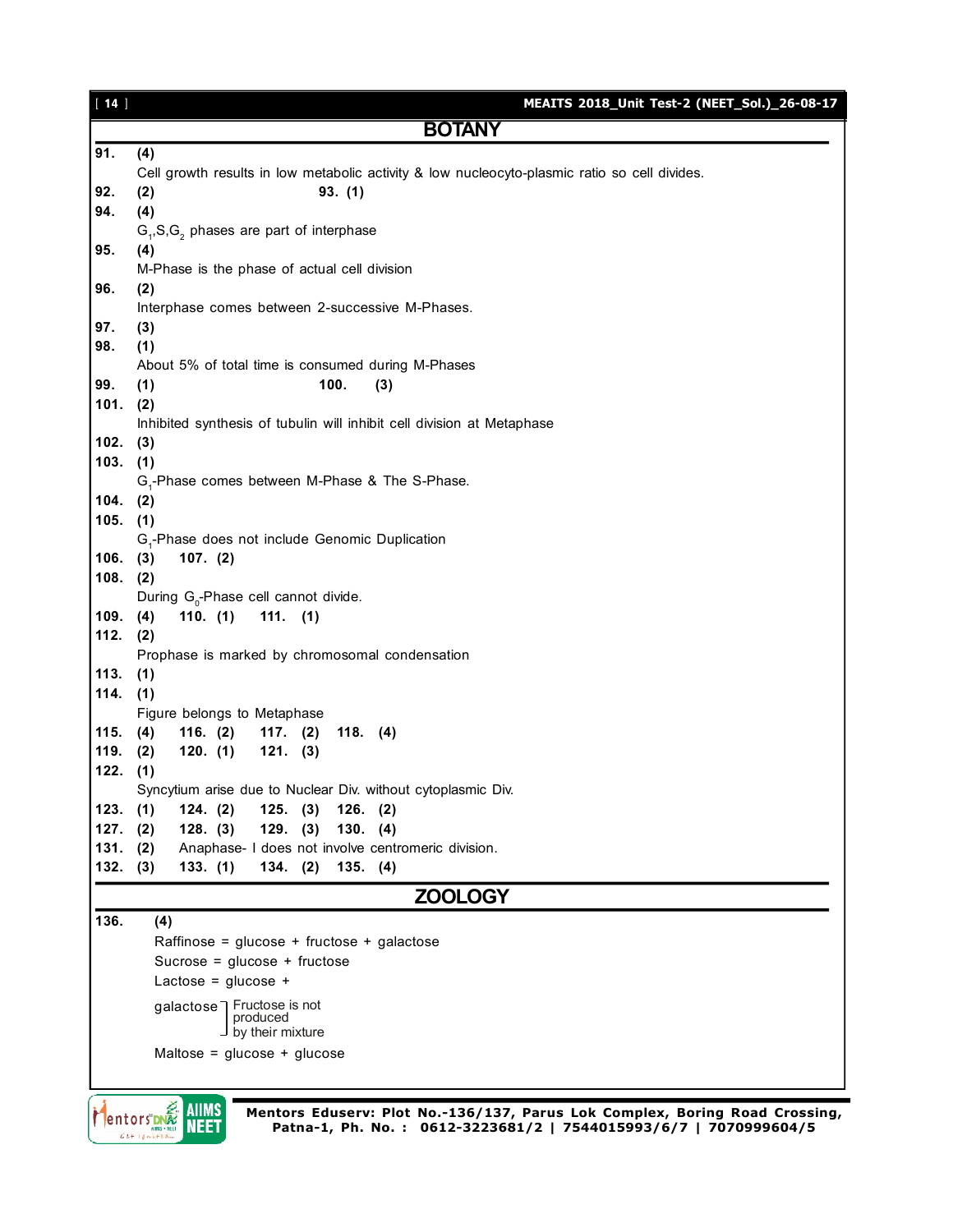|      | MEAITS 2018_Unit Test-2 (NEET_Sol.)_26-08-17<br>[15]                                                                                                     |
|------|----------------------------------------------------------------------------------------------------------------------------------------------------------|
| 137. | (3)                                                                                                                                                      |
|      | Cellulose is a secondary metabolite.                                                                                                                     |
| 138. | (4)                                                                                                                                                      |
|      | Glucose has aldehyde group as functional group which reduces Cu <sup>++</sup> to Cu <sup>+</sup> . So, it is a reducing sugar.                           |
| 139. | (4)                                                                                                                                                      |
|      | Pentose and hexoses both show open chains as well as ring forms.                                                                                         |
| 140. | (1)                                                                                                                                                      |
|      | Oligosaccharides are made up to 2 to 9 molecules of mono saccharides.                                                                                    |
| 141. | (1)                                                                                                                                                      |
|      | Sucrose is the non-reducing sugar.                                                                                                                       |
| 142. | (1)                                                                                                                                                      |
|      | Fructose is the source of energy found in human's semen. It is secreted by seminal vesicle.                                                              |
| 143. | (1)                                                                                                                                                      |
|      | Dental carries are prevented by Fluorine.                                                                                                                |
| 144. | (2)                                                                                                                                                      |
|      | Raffinose is a trisaccharide carbohydrate.                                                                                                               |
| 145. | (2)                                                                                                                                                      |
|      | Agar is mucopolysaccharide                                                                                                                               |
| 146. | (4)                                                                                                                                                      |
| 147. | (1)                                                                                                                                                      |
|      | Agar is mucopolysaccharide.                                                                                                                              |
| 148. | (1)                                                                                                                                                      |
|      | Linoleic acid has two double bonds, linolenic acid has three double bonds. Arachidonic acid has four<br>double bonds. Palmitic acid has no double bonds. |
| 149. | (1)                                                                                                                                                      |
|      | Wax-D - Bacteria wax                                                                                                                                     |
|      | Cutin - Lipid occurs in the aerial epidermal cell walls.                                                                                                 |
|      | Lanolin - Protective water insoluble coating on animal far                                                                                               |
|      | Cerumen - ear wax                                                                                                                                        |
| 150. | (1)                                                                                                                                                      |
| 151. | (1)                                                                                                                                                      |
|      | Acidic amino acids -                                                                                                                                     |
|      | (i) Aspartic acid/aspartate                                                                                                                              |
|      | (ii) Glutamic acid                                                                                                                                       |
|      | Basic amino acids -                                                                                                                                      |
|      | (i) Arginine                                                                                                                                             |
|      | (ii) Lysine                                                                                                                                              |
| 152. | (1)                                                                                                                                                      |
| 153. | (4)                                                                                                                                                      |
|      |                                                                                                                                                          |
|      | Melatonin is synthesized from amino acid tryptophan.                                                                                                     |
| 154. | (3)                                                                                                                                                      |
|      | Primary structure of proteins are linear polypeptide chains in which acids are held together with peptide<br>bonds.                                      |
| 155. | (4)                                                                                                                                                      |
| 156. | (3)                                                                                                                                                      |
|      | Nicotinamide and riboflavin are nucleotides of vitamins which do not participates in the formation of<br>nucleic acids.                                  |
|      |                                                                                                                                                          |

![](_page_14_Picture_2.jpeg)